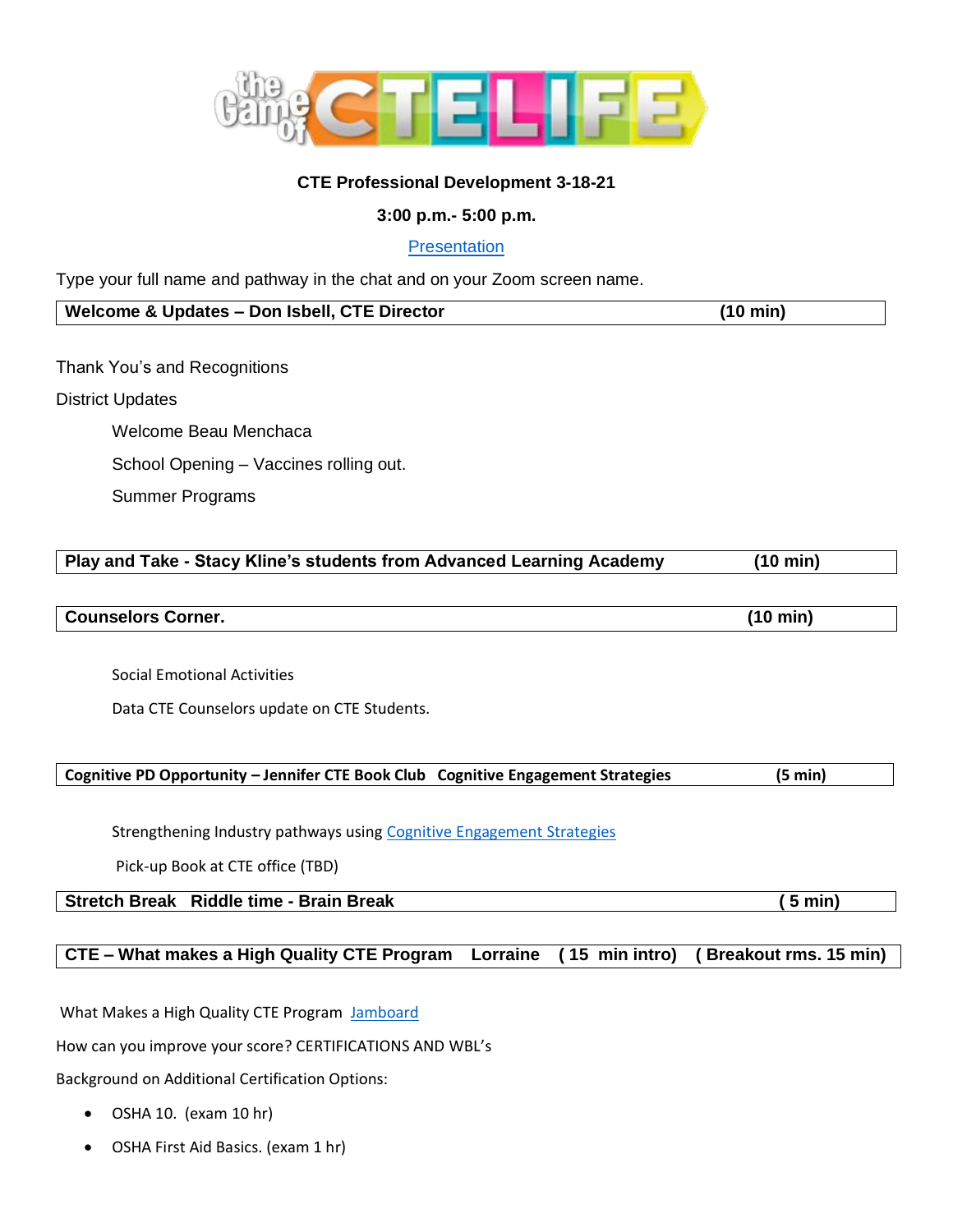- OSHA General (exam 1hr)
- OSHA. Bloodborne Pathogens (exam 1hr)
- World Health Organization: Free online training and certification Covid 19
- CDC Heads up to Youth Sports Free online training and certification ( concussions)
- **[Google Career Certification Program](https://grow.google/certificates/#?modal_active=none) (Stacy)**
	- o 5 entry-level certifications
		- **■** IT Support, Data Analytics, Project Management, UX Design, Android Development
	- o [Google Career Certification Program Promotion Tips](https://docs.google.com/document/d/1IqmjPPatMP5lazV53fdFqQfADFeUKi_EVZApSo1IGM0/edit)

Break into groups by pathway and grade leve[l Link for group collaboration](https://docs.google.com/document/d/1Z5qWkwOYXNGB_hkeJTBHMbn-VrZjyCyFn06aF7vl5wM/edit?usp=sharing) 

(or this link: <https://rebrand.ly/CTE-Certifications>

Guided questions for group discussion -

- Which certification works best in your pathway (if these certifications don't what certification do you plan to use.
- How would you implement this in your pathway / course?
- How can we support you in this?
- How many students do you plan to certify this spring? (write name and number of certification commitment for each member of the group)

#### **Work-Based Learning – Ruth Abatzoglou (5 min)**

Record WBL [www.tinyurl.com/WBL4CTE](http://www.tinyurl.com/WBL4CTE) www.sausd.us/cte →Staff Resources →Work-Based Learning

Competition Opportunity

- [Imaginology](https://myemail.constantcontact.com/2021-Imaginology-Youth-Entries-Are-Now-Open-.html?soid=1102372137392&aid=-84TM8zfpNk) March 19 deadline to submit.
- Femineer Day Camp
- Vital link Leadership Camp in April

# **CTE Housekeeping – Ruth Abatzoglou ( 5 min)**

- PD Survey: <https://tinyurl.com/PDsurveyCTE> Survey TIME!
- CTE Sign Payroll no need to sign!
- GoPD sign-up reminders
- **District PD Opportunities for**





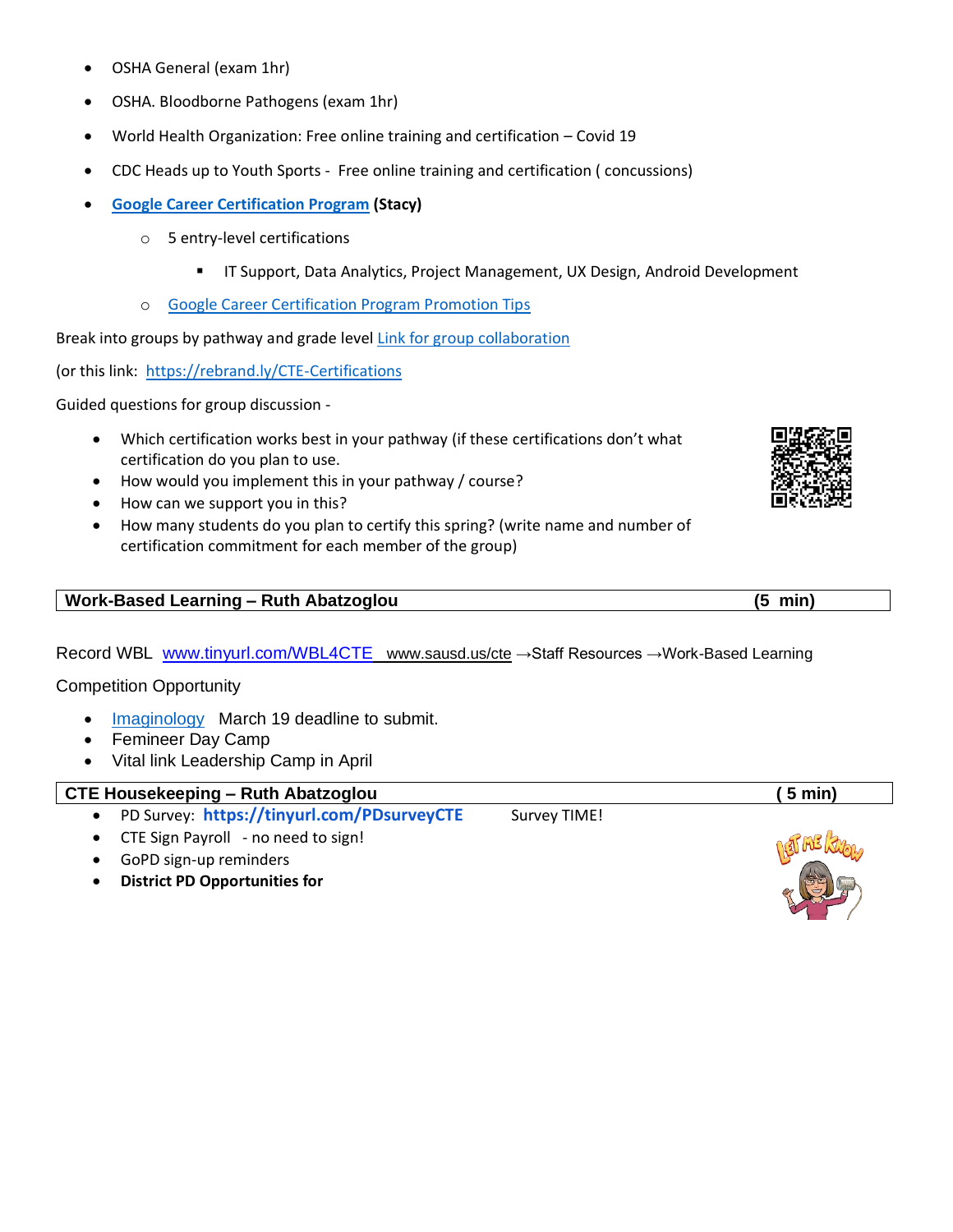# Certification Information

\_\_\_\_\_\_\_\_\_\_\_\_\_\_\_\_\_\_\_\_\_\_\_\_\_\_\_\_\_\_\_\_\_\_\_\_\_\_\_\_\_\_\_

# OSHA Certification options

### [www.oshaeducationcenter.com](http://www.oshaeducationcenter.com/)

Private industry employers report over three million workplace injuries and illnesses each year, which is an incident rate of about 3.3 cases per 100 full-time employees. Most of these incidents are occupational injuries, within industries that produce both goods and services.

# [OSHA 10-Hour General Industry Training | OSHA Education Center](https://nam04.safelinks.protection.outlook.com/?url=https%3A%2F%2Fwww.oshaeducationcenter.com%2Fosha-10-hour-general-industry%2F&data=04%7C01%7CRuth.Abatzoglou%40SAUSD.US%7Cbf7852ab3b4c4b5e9e6108d8b297a8d1%7C423a588323f3494690cd39bfb05ed5d0%7C0%7C0%7C637455711735165528%7CUnknown%7CTWFpbGZsb3d8eyJWIjoiMC4wLjAwMDAiLCJQIjoiV2luMzIiLCJBTiI6Ik1haWwiLCJXVCI6Mn0%3D%7C1000&sdata=OwP%2Ft%2FxbFxvJExhrwujRZ0NYQ3Zq6WEPenXeZAbIi%2Fs%3D&reserved=0)

OSHA 10-Hour General Industry Training is appropriate for workers in the following fields: healthcare, factory operations, warehousing, manufacturing, storage and more. Enrollment and completion OSHA 10 General Industry Training will help educate workers to predict, prevent, identify and stop possible common worksite hazards.

We strived to create a course that provides high-quality workplace safety training and education for workers classified as General Industry.

# **OSHA 10-Hour General Industry Course features:**

- Audio narration and interactive exercises
- Real life case studies
- OSHA 10-Hour General Industry Course final exam study guides that you can download and print.
- 24/7 course access from any web-enabled device

A variety of health and safety workplace topics are covered in the OSHA 10 online General Industry Training course. All students who enroll and successfully complete this course will become familiarized with the standards and regulations that OSHA has set in place to make sure all employees function in a safe work environment. Topics will include and introduction to OSHA, emergency exit routes, material handling and more.

- Introduction to OSHA
- Walking and Working Surfaces
- Exit Routes, Emergency Action Plans, and Fire Prevention
- Electrical
- Personal Protective Equipment
- Hazard Communication
- Materials Handling
- Machine Guarding
- Bloodborne Pathogens

After completing OSHA 10-Hour training, you can instantly download an OSHA Education Center certificate of completion. This certificate will act as temporary proof of course completion until your OSHA 10 card arrives in the mail.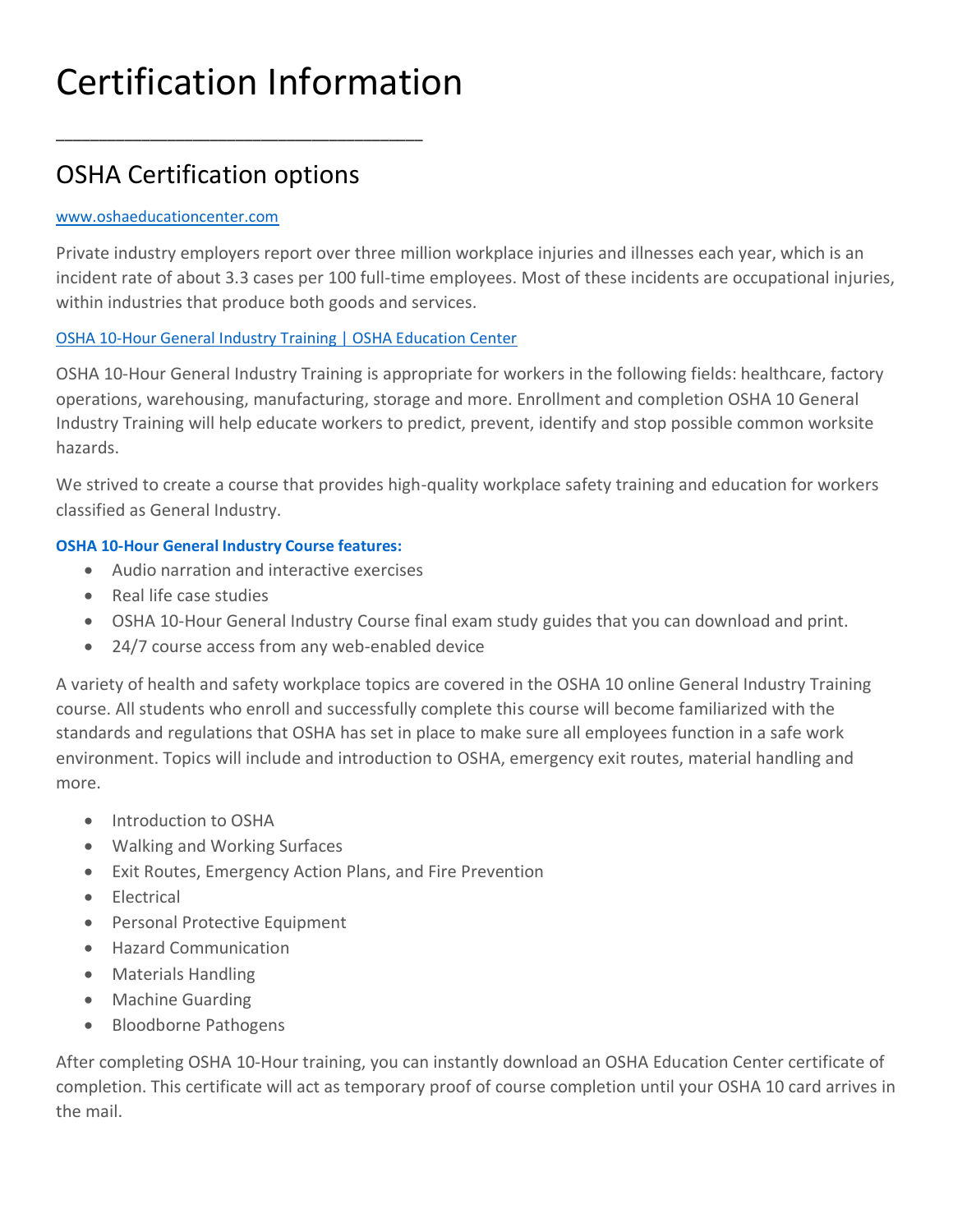Your OSHA 10 card will never expire. But some employers, states, unions, or local jurisdictions may require workers to retake the course after a certain period, such as every five years.

# One hour training options -

### **[Introduction to OSHA for General Industry Training | OSHA Certificate Course](https://nam04.safelinks.protection.outlook.com/?url=https%3A%2F%2Fwww.oshaeducationcenter.com%2Fintro-general-industry-certificate%2F&data=04%7C01%7CRuth.Abatzoglou%40SAUSD.US%7Cbf7852ab3b4c4b5e9e6108d8b297a8d1%7C423a588323f3494690cd39bfb05ed5d0%7C0%7C0%7C637455711735175480%7CUnknown%7CTWFpbGZsb3d8eyJWIjoiMC4wLjAwMDAiLCJQIjoiV2luMzIiLCJBTiI6Ik1haWwiLCJXVCI6Mn0%3D%7C1000&sdata=0Fqu0Y%2BElSLa82okzz0yGmrC1B%2BD3xQjnoWQ8No3YTo%3D&reserved=0)**

#### (could be used for intermediate students)

Healthcare, factory, warehouse, retail, and manufacturing are just a few of the vital industries that can benefit from health and safety courses that meet OSHA standards. In our one-hour online introduction to OSHA safety for the General Industry course, we cover important health and safety topics, like ergonomics, working surfaces, blood-borne pathogens, and much more.

Suitable for entry-level workers, as well as experienced supervisors, our OSHA general industry course helps everyone identify jobsite hazards and take necessary precautions to prevent them. This is a wonderful way to learn about new ways to work in a safer environment, redefine procedural standards, and reinforce safety policies.

#### **[OSHA Bloodborne Pathogens Certificate Course](https://www.oshaeducationcenter.com/compliance-training/bloodborne-pathogens-certificate/)**

Important topics covered in this course include:

- General requirements of OSHA Bloodborne Pathogens standard
- Developing an Exposure Control Plan
- Exposure determination and job classifications
- Methods of control, Personal Protective Equipment and Housekeeping
- Exposure Incidents
- Worker training requirements

When you complete this course, you will be able to:

- Select the appropriate OSHA standards that apply to a hazard.
- Identify elements of a written exposure control plan.
- Identify the general requirements of OSHA's Bloodborne Pathogens Standard
- Implement an effective exposure control plan.

#### **[First Aid Basics | OSHA Certificate Course](https://nam04.safelinks.protection.outlook.com/?url=https%3A%2F%2Fwww.oshaeducationcenter.com%2Fcompliance-training%2Ffirst-aid-certificate%2F&data=04%7C01%7CRuth.Abatzoglou%40SAUSD.US%7Cbf7852ab3b4c4b5e9e6108d8b297a8d1%7C423a588323f3494690cd39bfb05ed5d0%7C0%7C0%7C637455711735185435%7CUnknown%7CTWFpbGZsb3d8eyJWIjoiMC4wLjAwMDAiLCJQIjoiV2luMzIiLCJBTiI6Ik1haWwiLCJXVCI6Mn0%3D%7C1000&sdata=BsgcVK3I61Qu7P4BBV%2FeVNgg6mUm8caZzhZ2zUlChPU%3D&reserved=0)**

#### (could be used for intermediate students)

This awareness-level course is 100% online and does not provide an official first aid certification. Practical hands-on training is typically required for any course that issues first aid certification.

The primary goal of this course is to train you to administer basic first aid to an injured person until EMS personnel arrive. You will learn how to assess a victim's condition, perform. [cardiopulmonary resuscitation \(CPR\)](https://www.oshaeducationcenter.com/compliance-training/cpr-training-certificate/) and treat several types of wounds.

After completing the course, you will be prepared to:

• Assess the condition of a victim.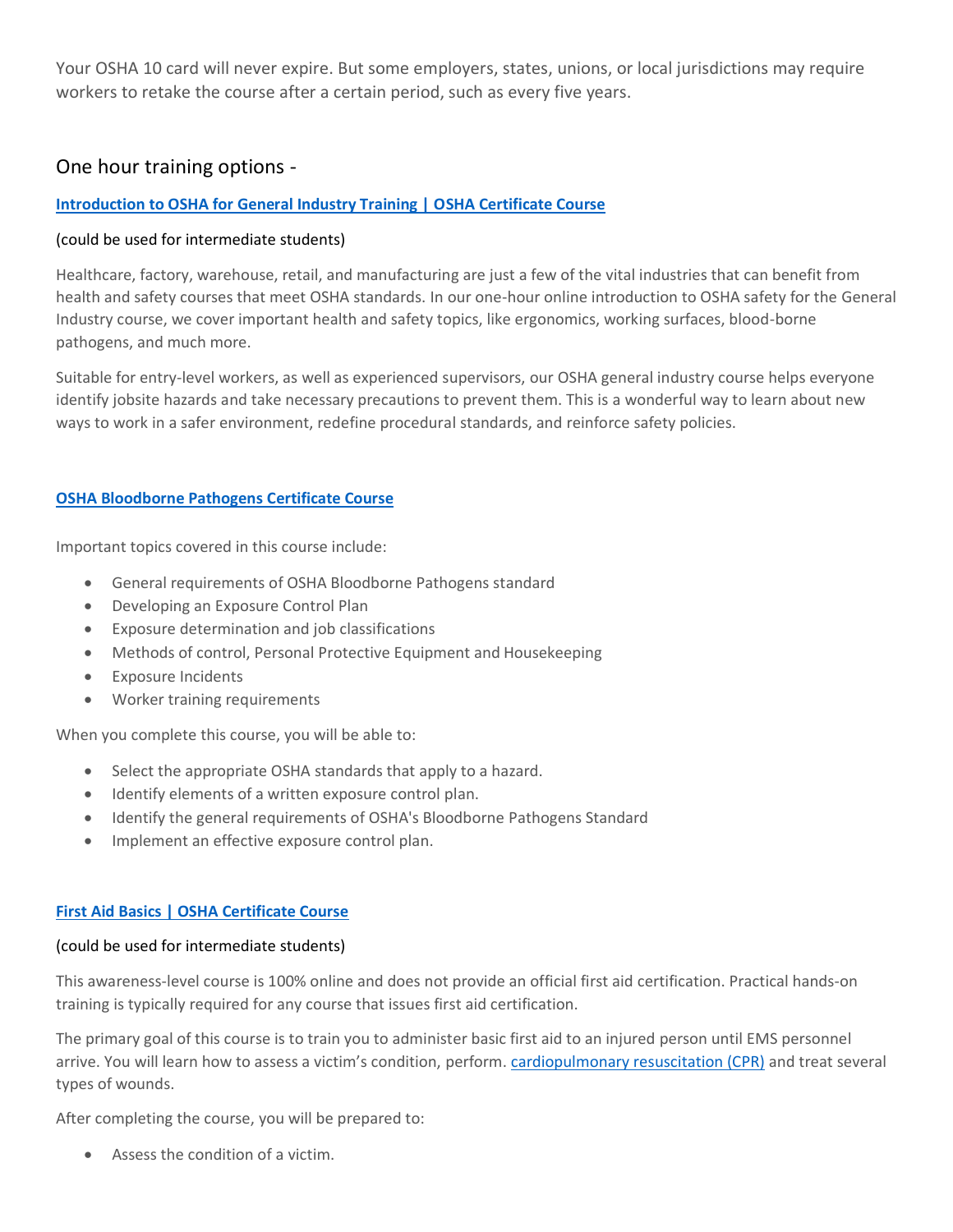- Explain how and when to contact emergency medical services.
- Administer first aid for a variety of different emergency situations.
- Use materials and equipment required for administering first aid.

#### **[OSHA Ergonomics Certificate Course](https://www.oshaeducationcenter.com/compliance-training/ergonomics-certificate/)**

#### (could be used for intermediate students)

Ergonomics is the science of a full range of tasks including, but not limited to, lifting, holding, pushing, walking and reaching. Many ergonomic problems result from technological changes such as increased assembly line speeds, adding specialized tasks and increased repetition. In this 1-hour OSHA Ergonomics Certificate course, you will learn the importance of ergonomics in the workplace and how to avoid ergonomic injuries by following OSHA guidelines.

Important topics covered in this course include:

- OSHA and ergonomics
- Ergonomic problems in the workplace
- Medical awareness and training
- Workplace analysis
- Environmental factors

When you complete this course, you will:

- Understand the meaning of ergonomics, ergonomic injuries and the importance of ergonomics in the workplace.
- Know the OSHA guidelines for good posture and practices at computer workstations.
- Be able to identify safe work practices for patient handling and operations associated with electrical contractors.

# **[Giving and Receiving Feedback Certificate Course](https://www.oshaeducationcenter.com/compliance-training/giving-and-receiving-feedback/)**

Understanding how to give and receive constructive feedback is a vital skill for any employee or manager to have. While work-related feedback can sometimes feel personal, certain techniques can help keep these conversations productive. This course, designed for both employees and managers, provides best practices for giving and receiving feedback in the workplace.

The primary goal of this course is to teach you how to effectively give and receive feedback in the workplace. You will learn the characteristics of constructive feedback and how to properly react to comments and advice related to your work performance.

Key topics covered in the course include:

- Effective ways to give and receive feedback.
- Unproductive ways to react to feedback
- The characteristics of effective feedback

The Giving and Receiving Feedback course is ideal for employees, supervisors, managers and safety committee members.

#### **[Preventing Workplace Harassment](https://www.oshaeducationcenter.com/compliance-training/preventing-workplace-harassment-employees/) — Employees**

The primary goal of this course is to teach employees about the importance of respect in the workplace. You will learn how to identify and report harassment and discrimination incidents that occur at work.